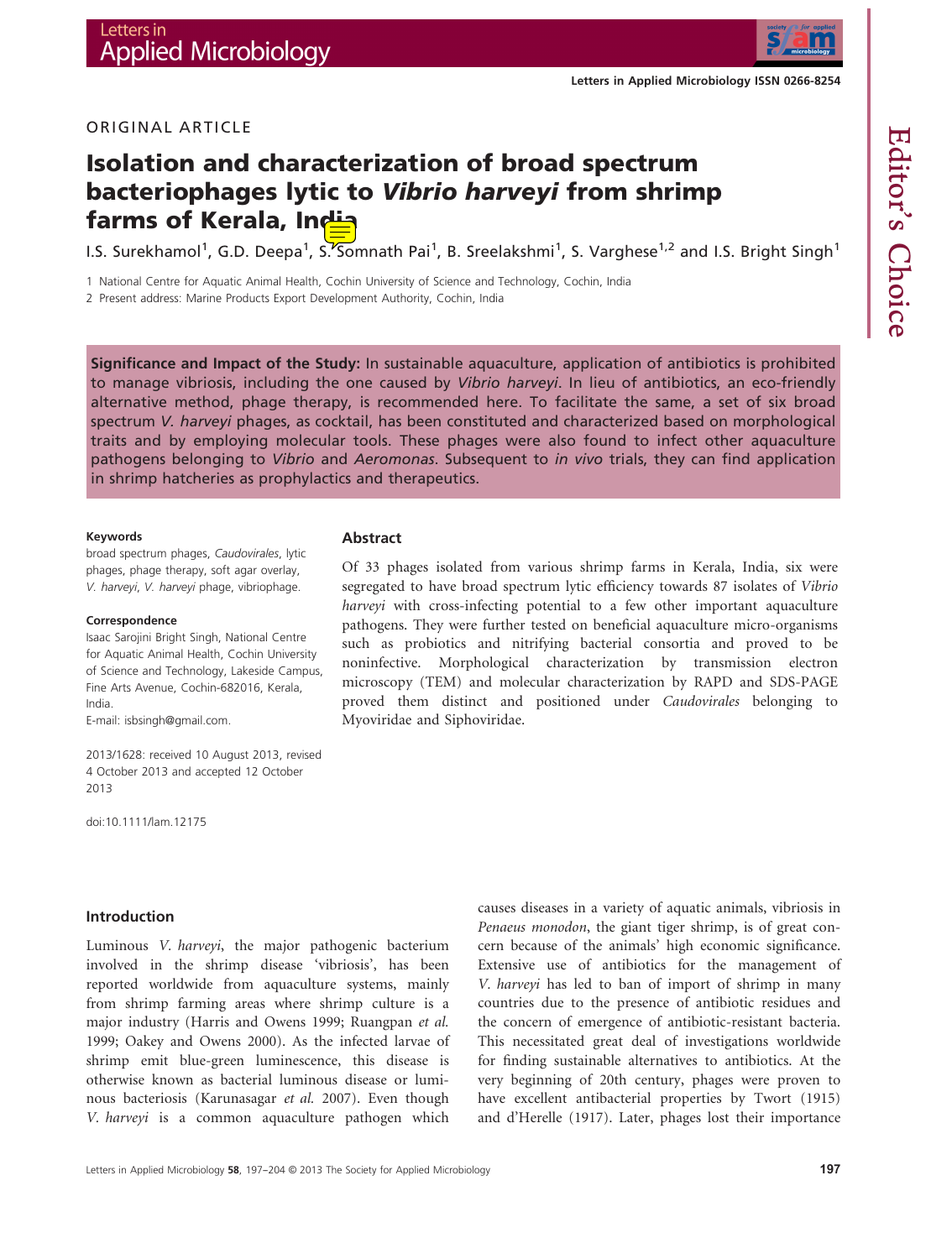as therapeutics when chemical biocontrol agents came to the fore. Recently, phage therapy has re-emerged as an efficient and successful treatment option for those bacterial diseases associated with aetiological agents having antibiotic resistance (Biswas et al. 2002; O'Flaherty et al. 2005). The host-specificity and self-replicating nature are the major advantages of phages over other alternatives (Smith and Huggins 1982).

Certain V. harveyi phages, both lytic and temperate, have been isolated from Australia, Thailand and India (Ruangpan et al. 1999; Oakey and Owens 2000; Pasharawipas et al. 2005; Shivu et al. 2007). For therapeutic use, the phages selected should be lytic and should not revert to lysogeny as in the case of the phages isolated by Oakey and Owens (2000) which was later found to increase virulence in avirulent strains of V. harveyi (Austin et al. 2003; Munro et al. 2003). Vinod et al. (2006) isolated a lytic bacteriophage which had broad spectrum biocontrol ability to V. harveyi. The phages reported by Shivu et al. (2007) were promising therapeutic agents for the control of V. harveyi. Karunasagar et al. (2007) demonstrated the efficiency of V. harveyi phages against biofilm formation in hatchery tanks.

The study reported here was focused on V. harveyi phages which infected diverse isolates of V. harveyi and other aquaculture pathogens in hatchery environment. As these phages were envisaged to be used in recirculating aquaculture system (RAS), their infectivity towards probiotics and nitrifying bacterial consortia were also investigated. Phages were characterized using transmission electron microscopy (TEM), by way of RAPD profiling and SDS-PAGE.

# Results and discussion

Altogether 33 V. harveyi phages were isolated by enrichment from six water samples and two sediment samples collected from major shrimp farming regions of Kerala, India (Table S1). The purified lysates were subjected for screening based on host range analyses. Plaques developed by phages on respective host bacteria were categorized as clear, moderately clear and turbid (data not shown). Based on the spectrum of activity (Table S2) and quality of plaques, six phages were segregated as 'broad spectrum phages'. Of them, Vi ha 32, Vi ha 21, Vi ha 15, Vi ha 68 and Vi ha 6 could lyse more than 50% of V. harveyi isolates tested, and Vi ha 19 showed more than 70% lytic efficiency (Table 1). The susceptibility of bacterial strains to phage lysis varied and this might be due to variation of receptor molecules, restriction modification system in the host or superinfection exclusion (Duckworth et al. 1981). It is evident from the present study that phages which form large and clear plaques have broad spectrum

Table 1 The segregated broad spectrum Vibrio harveyi phages based on host range and their percentage of lysis (Percentage is calculated from infection with 87 V. harveyi strains)

| Phage isolates  | Percentage lysis |  |  |
|-----------------|------------------|--|--|
| Vi ha 32        | 43.7             |  |  |
| Vi ha $21$      | 51.7             |  |  |
| Vi ha 15        | 54.0             |  |  |
| <i>Vi ha</i> 68 | 67.8             |  |  |
| Vi ha 6         | 67.8             |  |  |
| <i>Vi ha</i> 19 | $70-1$           |  |  |
|                 |                  |  |  |

host range as reported earlier by Shivu et al. (2007). The wide spectrum activity of these phages suggests that they have potential for application as agents for biocontrol of luminous V. harveyi in aquaculture environments.

For successful application of therapeutic phages in aquaculture systems, it is necessary to assess their potential to attack beneficial microbiota in the system. As per cross-infectivity studies, nitrifying bacterial consortia used in recirculating aquaculture systems (RAS) were found not susceptible to the cocktail phages (Fig. S1) as the addition of phage cocktail did not inhibit nitrification. Likewise, the probiotic bacteria viz. Bacillus cereus sensu lato (MCCB 101) and Arthrobacter sp. (MCCB 104) were also not susceptible to the phages. Meanwhile, they showed lytic potential to other vibrios and aeromonads (Table S3) isolated from aquaculture systems as well. This observation is novel in the sense that the phages segregated are appropriate for recirculating aquaculture systems where they infect Vibrio and Aeromonas and spare nitrifiers and probiotic Bacillus and Arthrobacter. Meanwhile, V. harveyi phages of Vinod et al. (2006) and Shivu et al. (2007) were lytic only to V. harveyi and not to other species of Vibrio.

When the phages are introduced to aquaculture environment, it is mandatory to ascertain that the target bacterial species do not harbour lysogenic phages, as such strains would not be susceptible to the phages. However, such studies have not been conducted with the host strains of V. harveyi, and therefore, prior to field application, existence of pathogenic Vibrio and Aeromonas harbouring lysogenic phages has to be investigated, and in this context, the study conducted here can be considered as precursor experiment for field trials.

Morphology of the phages was revealed by transmission electron microscopy and found to have different structural features and dimensions (Fig. 1a–f). All of them were tailed and grouped under the order Caudovirales. Among them, five (Vi ha 6, Vi ha 15, Vi ha 19, Vi ha 21 and Vi ha 32) belonged to family Myoviridae (icosahedral head and contractile tail with defined base plates) and one (Vi ha 68) to Siphoviridae (icosahedral head with long, flexible,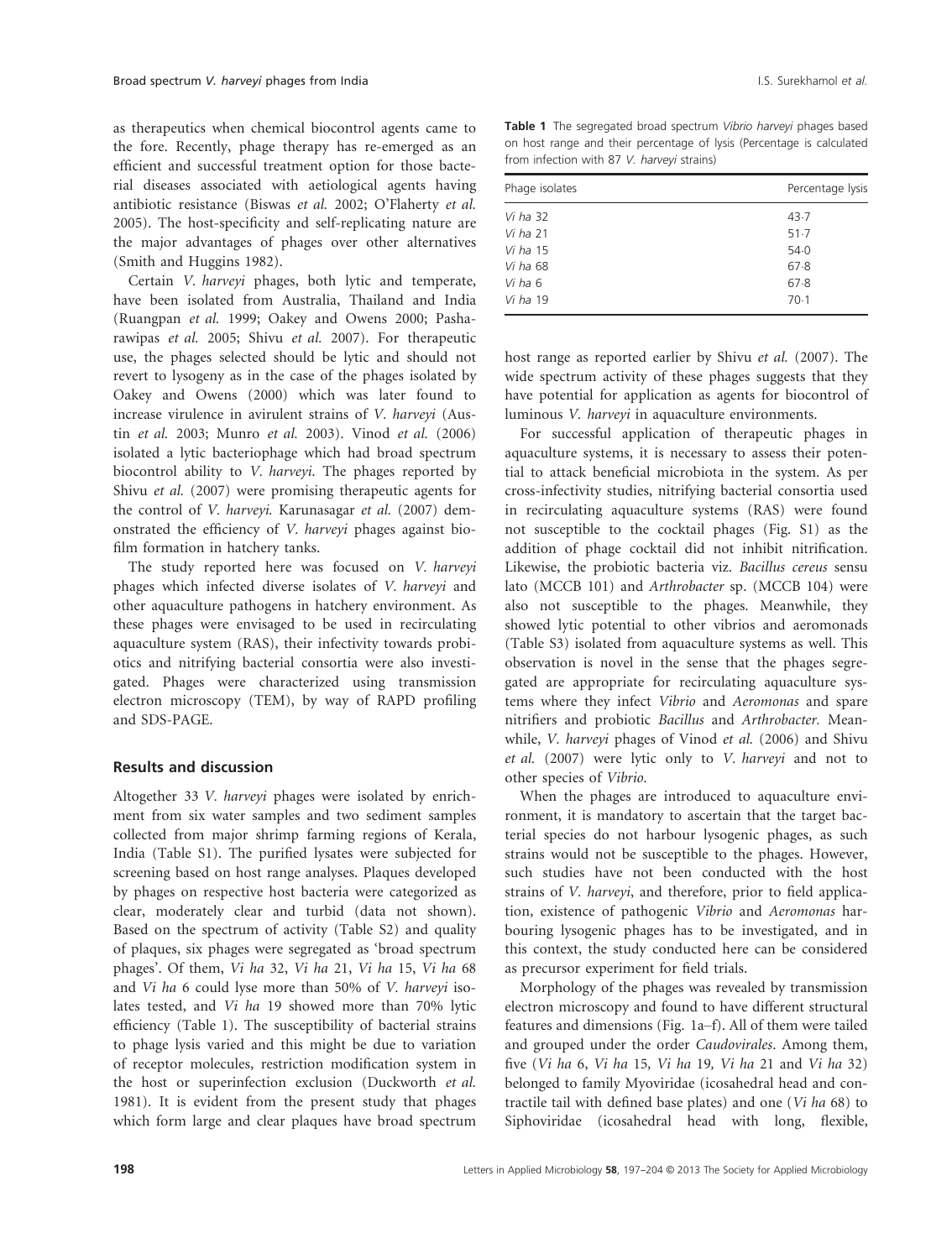

Figure 1 Transmission electron micrographs of Vibrio harveyi phages. Panels a to f: phages Vi ha 6, Vi ha 15, Vi ha 19, Vi ha 21, Vi ha 32 and Vi ha 68, respectively.

Table 2 Morphological features of Vibrio harveyi phages revealed by transmission electron microscopy

|                                                                | $\frac{3}{2}$                                                                                                                                                                                                                                                                                                                                                                                                                                                                                                                                                                                                                                                                                                                                                                                                                                                                                                                                                                                                                                                                                                                                                                                                |                            | $\frac{1}{50}$ mm                                                                                                                                                                                                                                                                                                                                                                                                                                                                                                                                                                                                                                                                                                                                                                                                                                                                                                                                                                                                                                                                                           |                                         |                                                                    |
|----------------------------------------------------------------|--------------------------------------------------------------------------------------------------------------------------------------------------------------------------------------------------------------------------------------------------------------------------------------------------------------------------------------------------------------------------------------------------------------------------------------------------------------------------------------------------------------------------------------------------------------------------------------------------------------------------------------------------------------------------------------------------------------------------------------------------------------------------------------------------------------------------------------------------------------------------------------------------------------------------------------------------------------------------------------------------------------------------------------------------------------------------------------------------------------------------------------------------------------------------------------------------------------|----------------------------|-------------------------------------------------------------------------------------------------------------------------------------------------------------------------------------------------------------------------------------------------------------------------------------------------------------------------------------------------------------------------------------------------------------------------------------------------------------------------------------------------------------------------------------------------------------------------------------------------------------------------------------------------------------------------------------------------------------------------------------------------------------------------------------------------------------------------------------------------------------------------------------------------------------------------------------------------------------------------------------------------------------------------------------------------------------------------------------------------------------|-----------------------------------------|--------------------------------------------------------------------|
|                                                                |                                                                                                                                                                                                                                                                                                                                                                                                                                                                                                                                                                                                                                                                                                                                                                                                                                                                                                                                                                                                                                                                                                                                                                                                              |                            |                                                                                                                                                                                                                                                                                                                                                                                                                                                                                                                                                                                                                                                                                                                                                                                                                                                                                                                                                                                                                                                                                                             |                                         |                                                                    |
| ha 68, respectively.                                           | Figure 1 Transmission electron micrographs of Vibrio harveyi phages. Panels a to f: phages Vi ha 6, Vi ha 15, Vi ha 19, Vi ha 21, Vi ha 32 and Vi                                                                                                                                                                                                                                                                                                                                                                                                                                                                                                                                                                                                                                                                                                                                                                                                                                                                                                                                                                                                                                                            |                            |                                                                                                                                                                                                                                                                                                                                                                                                                                                                                                                                                                                                                                                                                                                                                                                                                                                                                                                                                                                                                                                                                                             |                                         |                                                                    |
| Table 2.                                                       | non-contractile tail). Shivu et al. (2007) obtained a major-<br>ity of V. harveyi phages under Siphoviridae in their collec-<br>tion and speculated that Siphoviridae phages might be<br>prevalent in aquaculture environment compared with<br>Myoviridae. Contrary to that, the majority of phages in this<br>study belonged to Myoviridae. All phages under Myoviri-<br>dae and the single phage under Siphoviridae were with iso-<br>metric heads and hence brought under A1 and B1<br>morphotypes, respectively, as per Ackermann (2001). The<br>dimensions and features of the phages are given in the<br>Digestion with RNase and moong bean nuclease did<br>not degrade the phage nucleic acid confirming that all the<br>six phages were having double-stranded DNA and hence<br>confirmed to be under Caudovirales. RAPD of the V. har-<br>veyi phages resulted in differential and reproducible fin-<br>gerprints. Upon visualizing the dendrogram (Fig. 2), the<br>clusters could be distinguished at ≥0.36r. Cluster 1 con-<br>sisted of all members of Myoviridae viz. Vi ha 6, 15, 19,<br>Table 2 Morphological features of Vibrio harveyi phages revealed by transmission electron microscopy |                            | 21 and 32, and cluster 2 the lone single member of<br>Siphoviridae, Vi ha 68, and yielded distinct pattern by<br>both the primers. In cluster 1, five phages showed varying<br>percentages of similarity among themselves, and the max-<br>imum similarity (94%) was shown between Vi ha 21 and<br>32. Precisely, RAPD fingerprinting suggested that the<br>phages were distinct from each other, as 100% similarity<br>could not be observed between any. Barrangou et al.<br>(2002) and Shivu et al. (2007) also used RAPD for molec-<br>ular differentiation in phages of Leuconostoc fallax and<br>V. harveyi, respectively.<br>Protein profile of the six V. harveyi phages (Fig. 3)<br>exhibited variations despite the fact that there were two<br>major bands (166 and 78 kDa) common to all the mem-<br>bers of Myoviridae, with variations in the minor bands.<br>The minor bands might be responsible for host-specificity<br>or the characteristics specific to a particular phage<br>(Hantke 1978). The Siphovirus Vi ha 68 also had two<br>major bands and a number of minor bands, but quite |                                         |                                                                    |
| Phages                                                         | Characteristics                                                                                                                                                                                                                                                                                                                                                                                                                                                                                                                                                                                                                                                                                                                                                                                                                                                                                                                                                                                                                                                                                                                                                                                              | Morphotype                 | Total Length<br>(nm)                                                                                                                                                                                                                                                                                                                                                                                                                                                                                                                                                                                                                                                                                                                                                                                                                                                                                                                                                                                                                                                                                        | <b>Head Diameter</b><br>(nm)            | Family                                                             |
| Vi ha 6<br>Vi ha 15<br>Vi ha 19<br><i>Vi ha</i> 21<br>Vi ha 32 | Isometric head, contractile tail<br>Isometric head, contractile tail<br>Isometric head, contractile tail<br>Hexagonal head, contractile tail<br>Hexagonal head, contractile tail                                                                                                                                                                                                                                                                                                                                                                                                                                                                                                                                                                                                                                                                                                                                                                                                                                                                                                                                                                                                                             | A1<br>A1<br>A1<br>A1<br>A1 | 152.0<br>$180 - 6$<br>$186 - 1$<br>197.3<br>221.4                                                                                                                                                                                                                                                                                                                                                                                                                                                                                                                                                                                                                                                                                                                                                                                                                                                                                                                                                                                                                                                           | $70-8$<br>84.0<br>94.4<br>78.9<br>107.1 | Myoviridae<br>Myoviridae<br>Myoviridae<br>Myoviridae<br>Myoviridae |
| Vi ha 68                                                       | Isometric head, noncontractile tail                                                                                                                                                                                                                                                                                                                                                                                                                                                                                                                                                                                                                                                                                                                                                                                                                                                                                                                                                                                                                                                                                                                                                                          | B <sub>1</sub>             | 277.1                                                                                                                                                                                                                                                                                                                                                                                                                                                                                                                                                                                                                                                                                                                                                                                                                                                                                                                                                                                                                                                                                                       | 62.8                                    | Siphoviridae                                                       |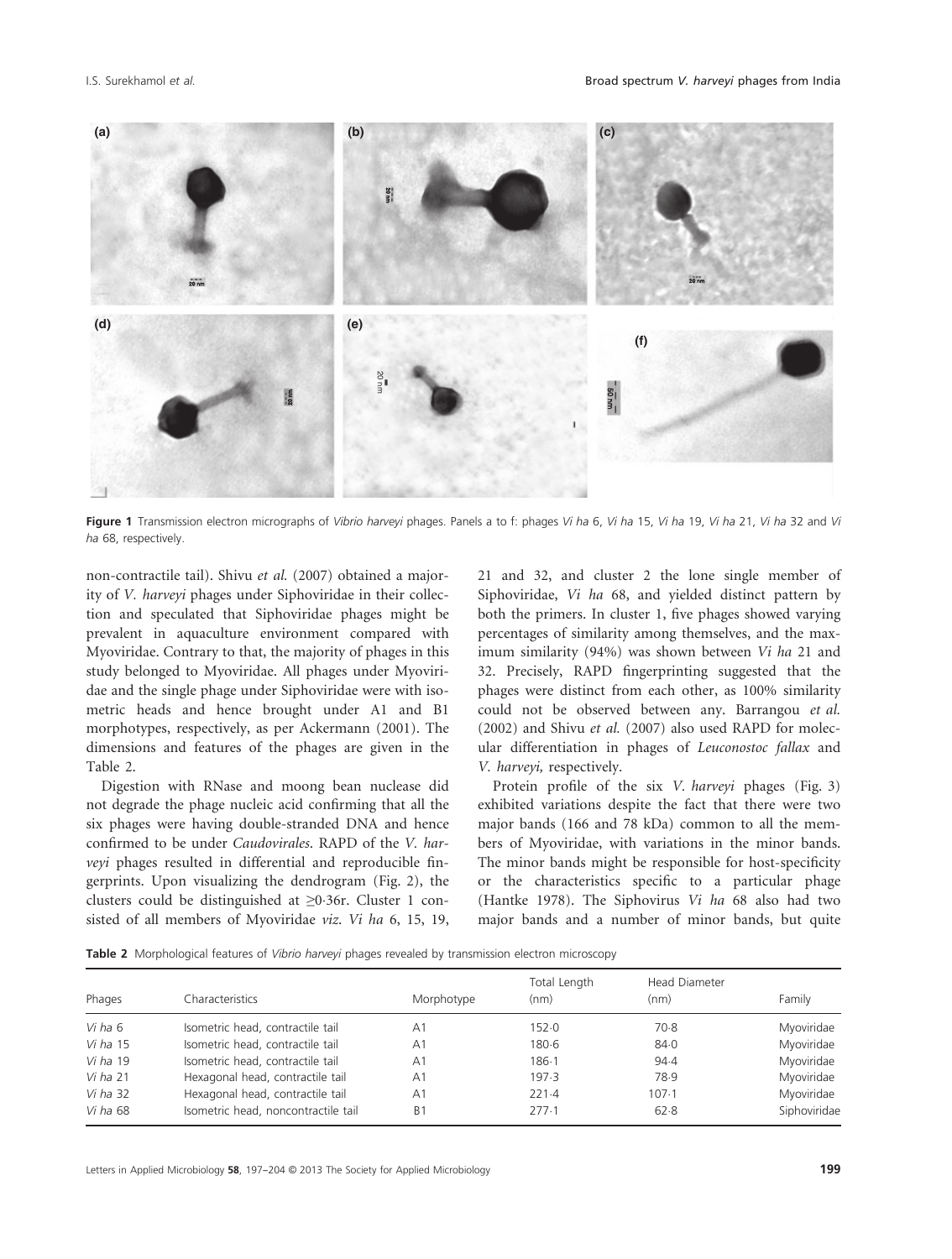

Figure 2 Dendrogram based on RAPD profile.



Figure 3 SDS-polyacrylamide gel electrophoretic profiles of phage structural proteins. Lane 1: broad range protein molecular weight marker (in Kilo Daltons); lane 2: Vi ha 6; lane 3: Vi ha 15; lane 4: Vi ha 19; lane 5: Vi ha 21; lane 6: Vi ha 32; lane 7; Vi ha 68.

different compared with others. SDS-PAGE was found to be effective in differentiating phages.

It is common to have wide variations in the banding pattern of proteins of different phages. For instance, Barrangou et al. (2002) observed the presence of 2–5 bands in Leuconostoc fallax phages, and Nasu et al. (2000) found a single 5 kDa band in a phage of V. parahaemolyticus. T-phages having 42 bands have been reported by Price

and Rooyen (2001), and Chang et al. (2005) observed 25 bands in 250-kb giant phage of Stenotrophomonas maltophilia  $\Phi$ SMA5. In this study, the phages showed 8–21 protein bands in SDS-PAGE. The pattern was found in agreement with morphology revealed by TEM, and the dendrogram resulted out of the RAPD pattern. However, Shivu et al. (2007) and Barrangou et al. (2002) described phages having quite identical protein banding pattern also.

Isolation, screening and characterization of broad spectrum V. harveyi phages were the main accomplishments of this study. As an outcome of characterization, the phages segregated turned out to be different in identity. The concept of treatment of vibriosis using a concoction of phages has tremendous potential as an alternative to antibiotics and shall take forward shrimp larval production technology under RAS a long way. The concept of overlapping the host ranges of all the six phages may be advantageous in managing the diverse strains of V. harveyi from hatchery point of view. Moreover, the coexistence of the screened phages with probiotics and nitrifying bacteria underlines its suitability in sustainable aquaculture.

# Materials and methods

#### Bacterial isolates and media

Eighty-seven isolates of V. harveyi from shrimp hatcheries across east and west coast of India (Table S4) were obtained from the culture collection of National Centre for Aquatic Animal Health, Cochin University of Science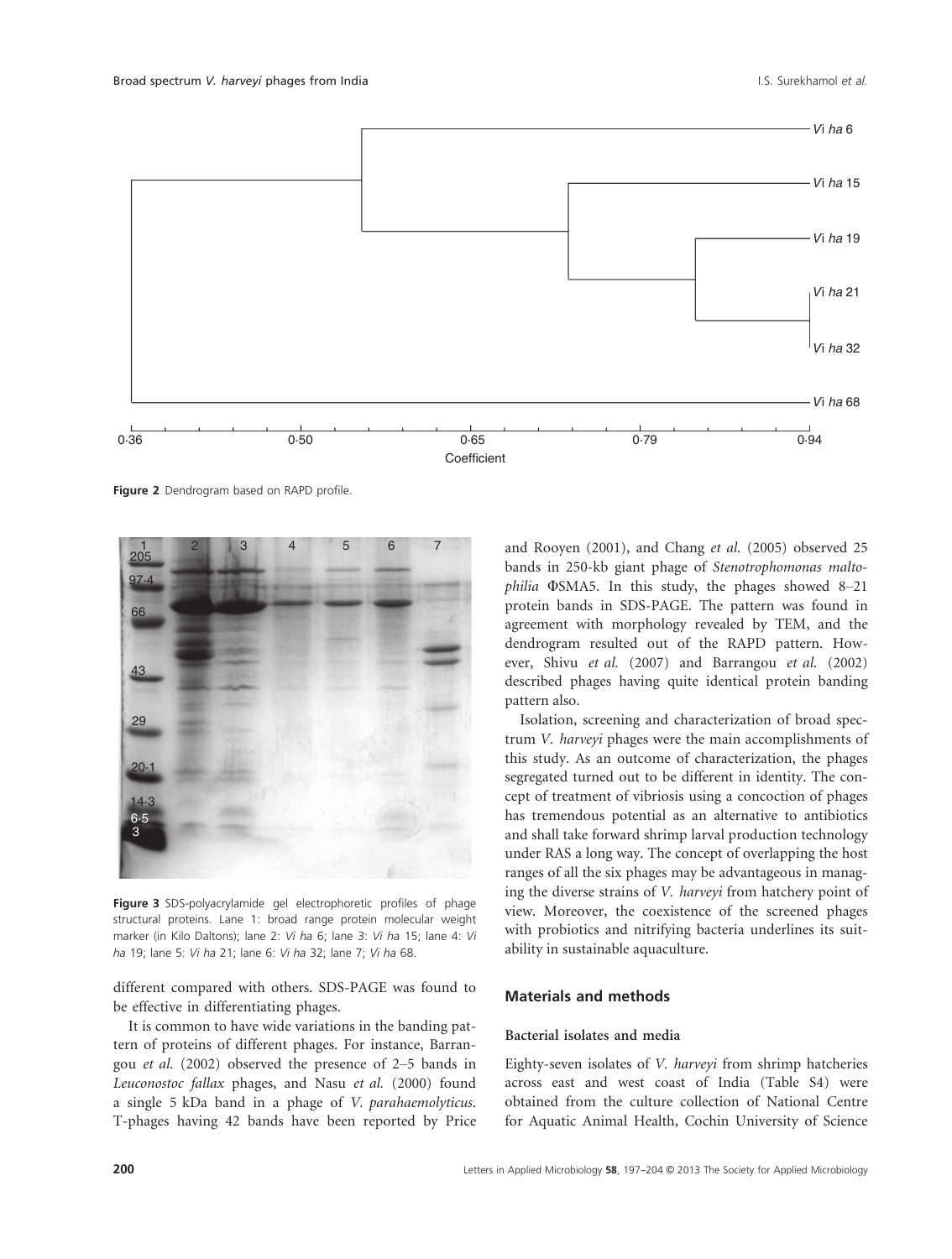and Technology. The isolates were grown in ZoBell's medium (Himedia, Mumbai, India) at 28°C for 18 h. Their purity was established by plating onto ZoBell's agar plates.

#### Bacteriophage isolation

Vibrio harveyi phages were isolated from water and sediment samples collected from various shrimp ponds of Kerala, India, following enrichment (Cerveny et al. 2002). Sampling locations are shown in Fig. S2. During primary enrichment, coculture of V. harveyi isolates was inoculated into a known volume of sample along with ZoBell's broth and incubated overnight at 28°C. The resultant lysate was harvested by centrifugation at <sup>8000</sup> g. Subsequently, isolates of V. harveyi were inoculated individually in to ZoBell's broth along with primary lysate and incubated for 6 h in orbital shaker. Subsequent to harvesting, phage titre in the secondary lysate was determined following soft agar overlay method (Adams 1959).

# Propagation of phages

Phage propagation was carried out as per the modified method described by Su et al. (1998). The plates with confluent lysis were selected and flooded with 5 ml salt–magnesium (SM) buffer (50 mmol  $l^{-1}$  Tris-HCl, 100 mmol  $l^{-1}$  NaCl, 10 mmol  $l^{-1}$  MgSO<sub>4</sub>, 0.1% gelatin, pH 75). The plates were placed on an orbital shaker and subjected to continuous gentle agitation (60–80 rpm) for 6 h. The contents were decanted and saved (without disturbing the bottom agar layer), centrifuged and the supernatant filtered through  $0.2 \mu m$  PVDF membrane filter to get bacteria-free phage lysates. The phage titres were determined by soft agar overlay method, and the lysates were stored at  $4^{\circ}$ C (for immediate use) and  $-80^{\circ}$ C as 50% glycerol stocks (for long term storage).

#### Host range analyses

Host range analyses were conducted to segregate broad spectrum lytic phages from 33 phage lysates generated. All the 33 phages were allowed to infect 87 isolates of V. harveyi in the collection. It was performed by spotting  $10 \mu l$  purified phage lysate on bacterial host lawns prepared on ZoBell's agar plates. The presence of plaques after overnight incubation indicated the lytic efficiency of each phage lysate on the host bacterium. The plaques were categorized as clear, moderately clear and turbid. Based on the performance, six V. harveyi phages which produced clear plaques against maximum number of bacterial isolates were segregated as the 'broad spectrum phages'.

# Identification of host bacteria

The identity of the bacterial host of screened broad spectrum phages was performed phenotypically (Alsina and Blanch 1994) and confirmed by sequence analysis of 16S rRNA gene. The sequences were deposited in NCBI Gen-Bank under the accession numbers JN990075 (MCCB 153-LB 6), JN990076 (MCCB 154-LB 15), JQ920474 (MCCB 155-LB 19), JN990077 (MCCB 156-LB 21), JN990078 (MCCB 157-LB 32) and JQ920475 (MCCB 158-LB 68).

# Cross-infectivity with other bacterial isolates of aquaculture importance

The segregated six V. harveyi phages were examined for their infectivity on other aquaculture pathogens and probiotic organisms (Table S1).

## Cross-infectivity to nitrifying bacterial consortia

To determine the susceptibility of nitrifying bacterial consortia developed at National Centre for Aquatic Animal Health (Achuthan et al. 2006) to the phages, the phage cocktail was inoculated into a stabilized 8-day-old nitrifying bacterial consortia having the salinity optima of 15 ppt in mineral base medium (10 mg  $l^{-1}$  (NH<sub>4</sub>)<sub>2</sub> SO<sub>4</sub> and 2 mg  $l^{-1}$  KH<sub>2</sub> PO<sub>4</sub> in 100 ml 15 g  $l^{-1}$  salinity seawater) and incubated under obscurity on a rotary shaker for 5 days, while uninoculated consortia under the same conditions served as control. The concentration of total ammonia-nitrogen (Solorzano 1969), nitrite-nitrogen (Bendschneider and Robinson 1952) and nitrate-nitrogen (Strickland and Parson 1968) was determined spectrophotometrically once in every 24 h. Ammonia-nitrogen was supplemented on its consumption until the end of the experiment.

# Morphological characterization by transmission electron microscopy

Transmission electron microscopy was used to characterize the phages morphologically. The purified phage lysates were fixed in 05% glutaraldehyde, dissolved in 4% paraformaldehyde, positively stained with 2% uranyl acetate and viewed under TEM (Philips CM 10, Amsterdam, the Netherlands).

# Nature of nucleic acid in phages

Nucleic acid of bacteriophages was extracted following Su et al. (1998). To the pure phage lysates, DNase I (New England Biolabs, Ipswich, MA, USA) was added to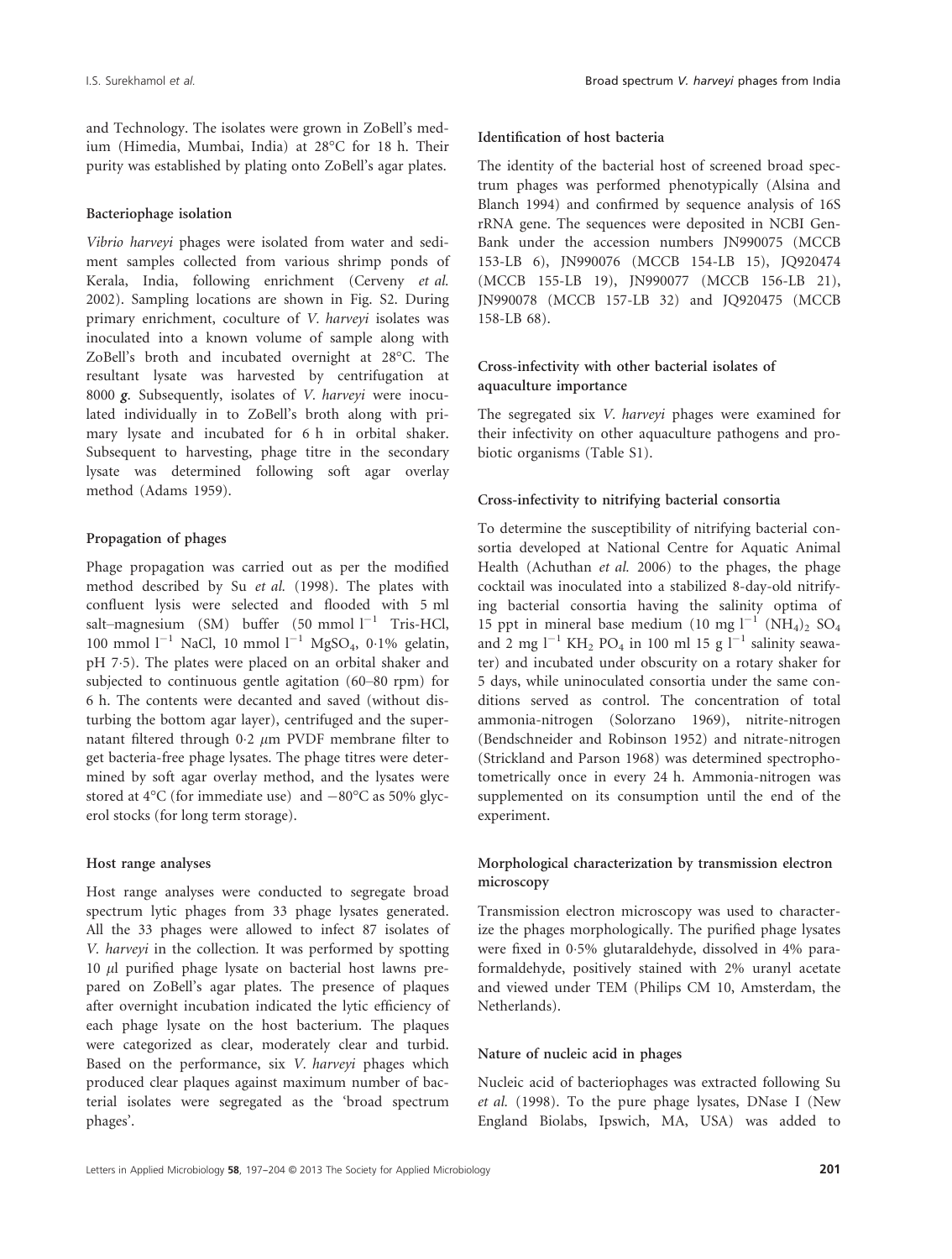remove any contaminating bacterial DNA, and phage particles precipitated using 2 mol  $I^{-1}$  ZnCl<sub>2</sub> and pelleted by centrifugation. Pellets dissolved in TENS buffer were treated with proteinase K and deproteinated by phenol–chloroform method. DNA precipitated using 100% ethanol was washed with 70% ethanol and centrifuged. The pellet was resuspended in MilliQ water (Millipore™, Billerica, MA, USA) and DNA quantified spectrophotometrically.

The extracted nucleic acid was digested with DNasefree RNase (Sigma, St. Louis, MO, USA) to determine whether the nucleic acid was either DNA or RNA. To digest 10  $\mu$ g nucleic acid, 20 U of the enzyme was added and incubated in a water bath at 37°C for 1 h, and the product was electrophoresed through 08% agarose gel at 110 V. To determine whether the phage DNA was single/ double stranded, 10  $\mu$ g of DNA was incubated with 20 U of moong bean nuclease and  $2 \mu$ l NEB buffer 1 (New England Biolabs) at 37°C for 1 h, and the resultant product was electrophoresed through 08% agarose gel.

## RAPD profiling

RAPD profiling was carried out following the method described by Johansson et al. (1995) with few modifications. Two decamer primers P-1 (5′-CCG CAG CCA A-3′) and P-2 (5′-AAC GGG CAG A-3′) reported by Shivu et al. (2007) were used in this study to amplify RAPD sequences. An aliquot of 30  $\mu$ l RAPD-PCR mixture contained  $2.5 \mu$ l 10X Thermopol buffer (New England Biolabs), 2  $\mu$ l (250  $\mu$ mol l<sup>-1</sup>) each dATP, dCTP, dGTP and dTTP, 10  $\mu$ m each of decamer primer, 50 ng DNA template and 1  $\mu$ l Taq polymerase (0.5 U, New England Biolabs) in sterile MilliQ. DNA amplification was performed using a thermal cycler (Master Cycler, Eppendorf, Hamburg, Germany). Thermal cycler programmes were modified as given below: for primer (P-292): initial denaturation of 94°C for 5 min; 35 cycles of 94°C for 20 s, 45°C for 30 s, 72°C for 1 min and a final extension of 7 min at 72°C; for primer (P-293): initial denaturation of 94°C for 3 min; 35 cycles of 94°C for 5 s, 36°C for 45 s, 72°C for 90 s and 5 min at 72°C. The amplified products were analysed on 15% agarose gel electrophoresis at a constant current of 60 mA. 1-kb and 100-bp ladders (New England Biolabs) were used as molecular size markers. Clustering and dendrogram construction were carried out using the software NTSYS pc version 2.0 (Exeter Software, Setauket, NY, USA).

## Phage Purification and SDS-PAGE

The harvested phage lysates were clarified by centrifugation at 8000  $g$  for five min and then passed through 0.45 and 0.22  $\mu$ m PVDF membrane filter. The phages in the supernatant were concentrated by polyethylene glycol (PEG) precipitation (Shukla et al. 2009). The resultant pellet was dissolved in 1 ml SM buffer. For purification of the precipitated phages, discontinuous sucrose gradients (30% and 70%) were prepared in SM buffer. The 1 ml PEG pelleted phage suspension was carefully layered on to the top of the sucrose cushion. Ultracentrifugation was carried out at  $1\ 00\ 000\ g$  for 2 h. The clear opaque band obtained at the interface was collected, dissolved in SM buffer and stored at  $4^{\circ}C$ .

The profiles of phage structural proteins were analysed by SDS-PAGE. To 100  $\mu$ l purified phage suspension obtained by sucrose gradient centrifugation,  $5 \mu$ l reducing sample buffer (0.5 mol  $l^{-1}$  Tris-HCl, 10% SDS, 20% Glycerol, 10 mmol  $l^{-1}$  mercaptoethanol, 0.01% bromophenol blue) was added and boiled for 5 min. The resultant solution was subjected to reducing SDS-PAGE following the method of Laemmli (1970) using 5% stacking gel and 15% resolving gel at a constant current of 12 mA. After electrophoresis, gels were stained with 0.025% Coomassie brilliant blue stain R-250 and then destained in a solution of 5% methanol and 7% acetic acid. Molecular weight of the unknown protein bands was determined by comparing with the broad range protein molecular marker (Bangalore Genei, Bangalore, India).

#### Acknowledgements

The authors thank Cochin University of Science and Technology, India, for providing fellowship, All India Institute of Medical Science (AIIMS), New Delhi, for electron microscope facility and Department of Biotechnology, Cochin University of Science and Technology for Ultracentrifuge.

#### Conflict of interest

No conflict of interest declared.

#### References

- Achuthan, C., Kumar, V.J.R., Manju, N.J., Philip, R. and Singh, I.S.B. (2006) Development of nitrifying bacterial consortia for immobilizing in nitrifying bioreactors designed for penaeid and non-penaeid larval rearing systems in the tropics. Indian J Mar Sci 35, 240–248.
- Ackermann, H.W. (2001) Frequency of morphological phage descriptions in the year 2000. Brief review. Arch Virol 146 (5), 843–857.
- Adams, M.H. (1959) Bacteriophages. New York, USA: Interscience.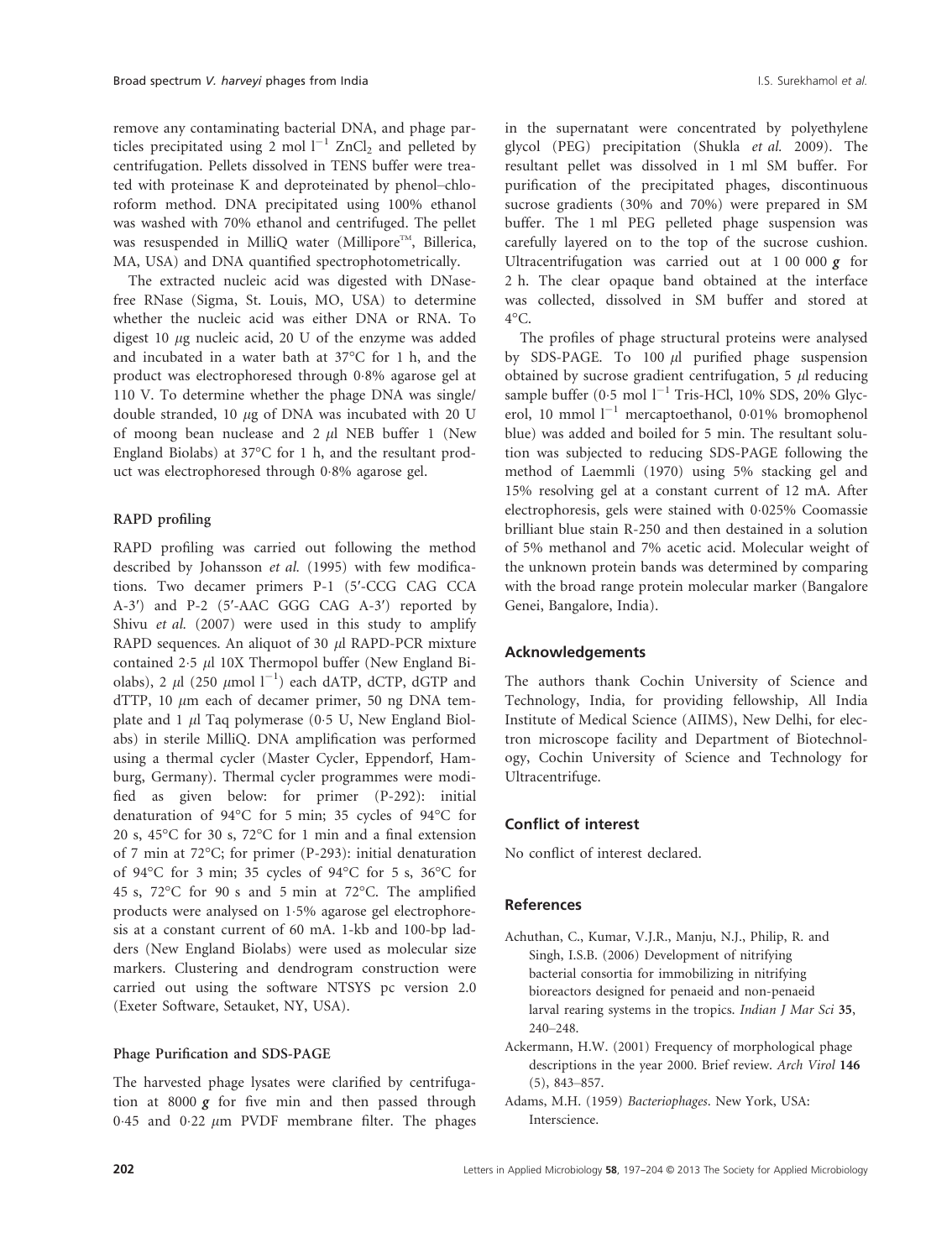Alsina, M. and Blanch, A.R. (1994) A set of keys for biochemical identification of Vibrio species. J Appl Bacteriol 76, 79–85.

Austin, B., Pride, A.C. and Rhodie, G.A. (2003) Association of a bacteriophage with virulence in Vibrio harveyi. J Fish Dis 26, 55–58.

Barrangou, R., Yoon, S.-S., Breidt, F., Fleming, H.P. and Klaenhammer, T.R. (2002) Characterization of six Leuconostoc fallax bacteriophages isolated from an industrial sauerkraut fermentation. Appl Environ Microbiol 68(11), 5452–5458.

Bendschneider, K. and Robinson, R.J. (1952) A new photometric method for the determination of nitrite in sea water. J Mar Res 11, 87–96.

Biswas, B., Adhya, S., Washart, P., Paul, B., Trostel, A.N., Powell, B., Carlton, R. and Merril, C.R. (2002) Bacteriophage therapy rescues mice bacteremic from a clinical isolate of vancomycin-resistant Enterococcus faecium. Infect Immun 70, 204–210.

- Cerveny, K.E., DePaola, A., Duckworth, D.H. and Gulig, P.A. (2002) Phage therapy of local and systemic disease caused by Vibrio vulnificus in iron-dextran-treated mice. Infect Immun 70, 6251–6262.
- Chang, H.-C., Chen, C.-R., Lin, J.-W., Shen, G.-H., Chang, K.- M., Tseng, Y.-H. and Weng, S.-F. (2005) Isolation and characterization of novel giant Stenotrophomonas maltophilia phage SMA5. Appl Environ Microbiol 71, 1387–1393.
- Duckworth, D.H., Glenn, J. and McCorquodale, D.J. (1981) Inhibition of bacteriophage replication by extrachromosomal genetic element. Microbiol Rev 45, 52–71.
- Hantke, K. (1978) Major outer membrane proteins of E. coli K12 serve as receptors for the phages T2 (protein Ia) and 434 (protein Ib). Mol Gen Genet 164, 131–135.
- Harris, L.J. and Owens, L. (1999) Production of exotoxins by two luminous Vibrio harveyi strains known to be primary pathogens of Penaeus monodon larvae. Dis Aquat Organ 38, 11–22.

d'Herelle, F. (1917) An invisible microbe that is antagonistic to the dysentery bacillus. Comptes rendus Acad Sci Paris 165, 373–375.

Johansson, M.L., Quednau, M., Molin, G. and Ahrne, S. (1995) Randomly amplified polymorphic DNA (RAPD) for rapid typing of Lactobacillus plantarum strains. Lett Appl Microbiol 21, 155–159.

Karunasagar, I., Shivu, M.M., Girisha, S.K., Krohne, G. and Karunasagar, I. (2007) Biocontrol of pathogens in shrimp hatcheries using bacteriophages. Aquaculture 268, 288–292.

Laemmli, U.K. (1970) Cleavage of structural proteins during the assembly of the head of bacteriophage T4. Nature 227, 680–685.

Munro, J., Oakey, J., Bromage, E. and Owens, L. (2003) Experimental bacteriophage-mediated virulence in strains of Vibrio harveyi. Dis Aquat Organ 54, 187–194.

- Nasu, H., Iida, T., Sugahara, T., Yamaichi, Y., Park, K.S., Yokoyama, K., Makino, K., Shinagawa, H. et al. (2000) A filamentous phage associated with recent pandemic Vibrio parahaemolyticus O3:K6 strains. J Clin Microbiol 38, 2156–2161.
- Oakey, H.J. and Owens, L. (2000) A new bacteriophage, VHML, isolated from a toxin-producing strain of Vibrio harveyi in tropical Australia. J Appl Microbiol 89, 702–709.

O'Flaherty, S., Ross, R.P., Flynn, J., Meaney, W.J., Fitzgerald, G.F. and Coffey, A. (2005) Isolation and characterization of two anti-staphylococcal bacteriophages specific for pathogenic Staphylococcus aureus associated with bovine infections. Lett Appl Microbiol 41, 482–486.

Pasharawipas, T., Thaikua, S., Sriurairatana, S., Ruangpan, L., Direkbusarakum, S., Manopvisetcharean, J. and Flegel, T.W. (2005) Partial characterization of a novel bacteriophage of Vibrio harveyi isolated from shrimp culture ponds in Thailand. Virus Res 114, 63–69.

Price, C. and Rooyen, J.V. (2001) Characterisation and identification of isolated bacteriophage from a polluted water source. J Mol Cell Biol 177, 144–151.

Ruangpan, L., Danayadol, Y., Direkbusarakom, S., Siurairatana, S. and Flegel, T. (1999) Lethal toxicity of Vibrio harveyi to cultivated Penaeus monodon induced by a bacteriophage. Dis Aquat Organ <sup>35</sup>, 195–201.

Shivu, M.M., Rajeeva, B.C., Girisha, S.K., Karunasagar, I., Krohne, G. and Karunasagar, I. (2007) Molecular characterization of Vibrio harveyi bacteriophages isolated from aquaculture environments along the coast of India. Environ Microbiol 9, 322–331.

Shukla, J., Khan, M., Tiwari, M., Sannarangaiah, S., Sharma, S., Rao, P.V.L. and Parida, M. (2009) Development and evaluation of antigen capture ELISA for early clinical diagnosis of chikungunya. Diagn Microbiol Infec Dis 65, 142–149.

Smith, H.W. and Huggins, M.B. (1982) Successful treatment of experimental Escherichia coli infections in mice using phage: its general superiority over antibiotics. J Gen Microbiol 128, 307–318.

Solorzano, L. (1969) Determination of ammonia in natural waters by the phenolhypochlorite method. Limnol Oceanogr 14, 799–801.

Strickland, J.D.H. and Parson, T.R. (1968) A Practical Hand Book of Water Analysis. Canada: Fisheries Research Board.

Su, M.T., Venkatesh, T.V. and Bodmer, R. (1998) Large- and small-scale preparation of bacteriophage  $\lambda$  lysate and DNA. Biotechniques 25, 44–45.

Twort, F.W. (1915) An investigation on the nature of ultramicroscopic viruses. Lancet 186(4814), 1241–1243.

Vinod, M., Shivu, M., Umesha, K., Rajeeva, B., Krohne, G. and Karunasagar, I. (2006) Isolation of Vibrio harveyi bacteriophage with a potential for biocontrol of luminous vibriosis in hatchery environments. Aquaculture 255, 117–124.